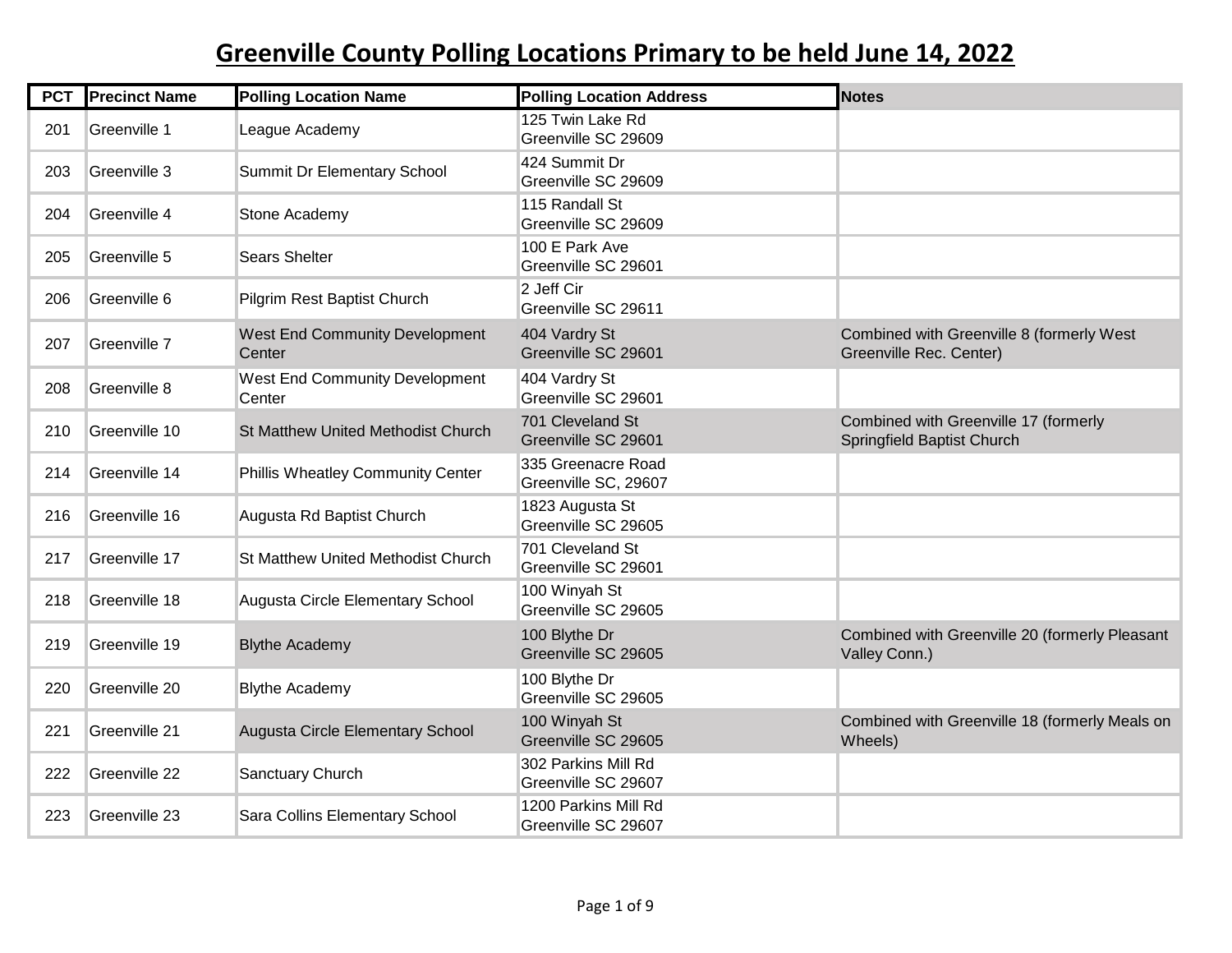| 224 | Greenville 24          | <b>Beck Academy</b>                              | 901 Woodruff Rd<br>Greenville SC 29607        |  |
|-----|------------------------|--------------------------------------------------|-----------------------------------------------|--|
| 225 | Greenville 25          | McCarter Presbyterian Church                     | 2 Pelham Rd<br>Greenville SC 29615            |  |
| 226 | Greenville 26          | E North St Academy                               | 1720 E North St<br>Greenville SC 29607        |  |
| 227 | Greenville 27          | Overbrook Baptist Church                         | 1705 E North St<br>Greenville SC 29607        |  |
| 228 | Greenville 28          | <b>Francis Asbury United Methodist</b><br>Church | 1800 E North St<br>Greenville SC 29607        |  |
| 229 | Greenville 29          | J L Mann High School                             | 160 Fairforest Way<br>Greenville SC 29607     |  |
| 230 | Aiken                  | Alexander Elementary School                      | 1601 W Bramlett Rd<br>Greenville SC 29611     |  |
| 231 | <b>Altamont Forest</b> | Redeemer Presbyterian Church                     | 6150 Old Buncombe Rd<br>Greenville SC 29609   |  |
| 232 | Asheton Lakes          | Five Forks Baptist Church                        | 112 Batesville Rd<br>Simpsonville SC 29681    |  |
| 233 | Avon                   | First Church of God                              | 709 Brushy Creek Rd<br>Taylors SC 29687       |  |
| 234 | <b>Belle Meade</b>     | Disciples Fellowship Baptist Church              | 105 Crestfield Rd<br>Greenville SC 29605      |  |
| 235 | <b>Bells Crossing</b>  | <b>Bells Crossing Elementary School</b>          | 804 Scuffletown Rd<br>Simpsonville SC 29681   |  |
| 236 | Belmont                | <b>Belmont Fire Station Hdgt</b>                 | 701 Fork Shoals Rd<br>Greenville SC 29605     |  |
| 237 | Berea                  | <b>Berea Elementary School</b>                   | 100 Berea Dr<br>Greenville SC 29617           |  |
| 238 | <b>Boiling Springs</b> | Devenger Rd Presbyterian Church                  | 1200 Devenger Rd<br><b>Greer SC 29650</b>     |  |
| 239 | <b>Botany Woods</b>    | Lutheran Church of Our Saviour                   | 2600 Wade Hampton Blvd<br>Greenville SC 29615 |  |
| 240 | <b>Brook Glenn</b>     | <b>Brook Glenn Elementary School</b>             | 2003 E Lee Rd<br>Taylors SC 29687             |  |
| 241 | Canebrake              | <b>Buena Vista Elementary School</b>             | 310 S Batesville Road, Greer, SC 29650        |  |
| 242 | Carolina               | Carolina High School/Academy                     | 2725 Anderson Rd, Greenville, SC 29611        |  |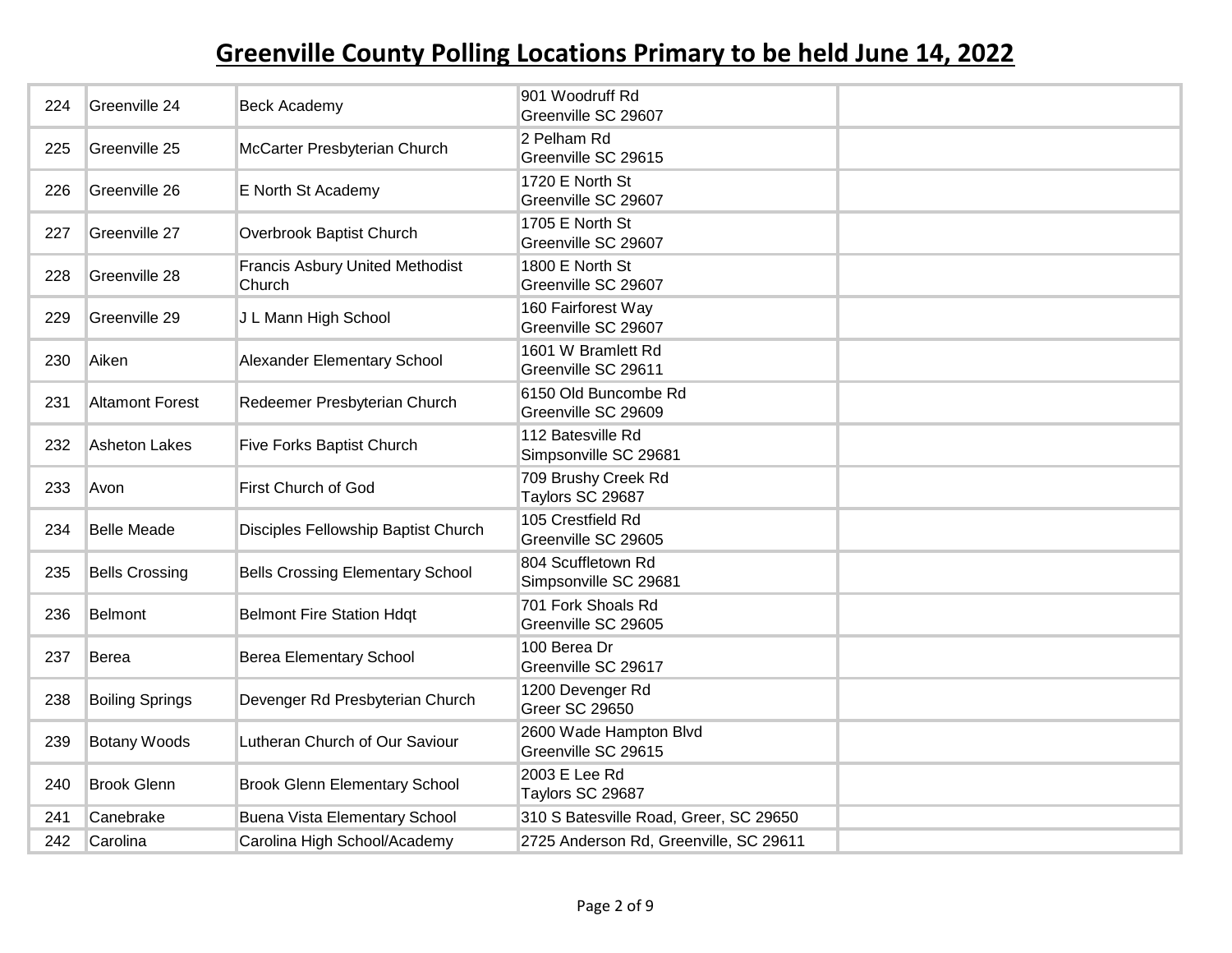| 243 | <b>Chestnut Hills</b> | Dunean Baptist Church                 | 21 Allen St<br>Greenville SC 29605        |                                                                      |
|-----|-----------------------|---------------------------------------|-------------------------------------------|----------------------------------------------------------------------|
| 244 | <b>Circle Creek</b>   | Oakview Elementary School             | 515 Godfrey Rd<br>Simpsonville SC 29681   | Combined with Oakview (formerly Crossroads<br><b>Baptist Church)</b> |
| 245 | <b>Clear Creek</b>    | Pleasant View Baptist Church          | 110 Old Rutherford Rd<br>Taylors SC 29687 |                                                                      |
| 246 | Conestee              | Reedy River Missionary Baptist Church | 25 Lakewood Dr<br>Greenville SC 29607     |                                                                      |
| 247 | Darby Ridge           | <b>Taylors Elementary School</b>      | 809 Reid School Rd<br>Taylors SC 29687    | Combined with Edwards Forest (formerly Velocty<br>Church)            |
| 248 | Del Norte             | <b>Brushy Creek Elementary School</b> | 1344 Brushy Creek Rd<br>Taylors SC 29687  |                                                                      |
| 249 | Devenger              | St Giles Presbyterian Church          | 1021 Hudson Rd<br>Greenville SC 29615     |                                                                      |
| 250 | Donaldson             | Donaldson Center Fire Station Hdqt    | 2291 Perimeter Rd<br>Greenville SC 29605  |                                                                      |
| 251 | Dove Tree             | Dove Tree Clubhouse                   | 2 Sugarberry Dr<br>Greenville SC 29615    |                                                                      |
| 252 | <b>Dunklin</b>        | <b>Dunklin Fire Station Hdgt</b>      | 11353 Augusta Rd<br>Honea Path SC 29654   |                                                                      |
| 253 | Eastside              | Eastside High School                  | 1300 Brushy Creek Rd<br>Taylors SC 29687  |                                                                      |
| 254 | Ebenezer              | <b>Heritage Elementary School</b>     | 1592 Geer Hwy<br>Travelers Rest SC 29690  |                                                                      |
| 255 | <b>Edwards Forest</b> | <b>Taylors Elementary School</b>      | 809 Reid School Rd<br>Taylors SC 29687    |                                                                      |
| 256 | Enoree                | <b>Enoree Career Center</b>           | 108 Scalybark Rd<br>Greenville SC 29617   |                                                                      |
| 257 | Feaster               | Eastside Presbyterian Church          | 830 Garlington Rd<br>Greenville SC 29615  |                                                                      |
| 258 | <b>Fork Shoals</b>    | Fork Shoals Elementary School         | 916 McKelvey Rd<br>Pelzer SC 29669        |                                                                      |
| 259 | Fountain Inn 1        | Younts Center for Performing Arts     | 315 N Main St<br>Fountain Inn SC 29644    |                                                                      |
| 260 | Fountain Inn 2        | Fountain Inn Activities Center        | 610 Fairview St<br>Fountain Inn SC 29644  |                                                                      |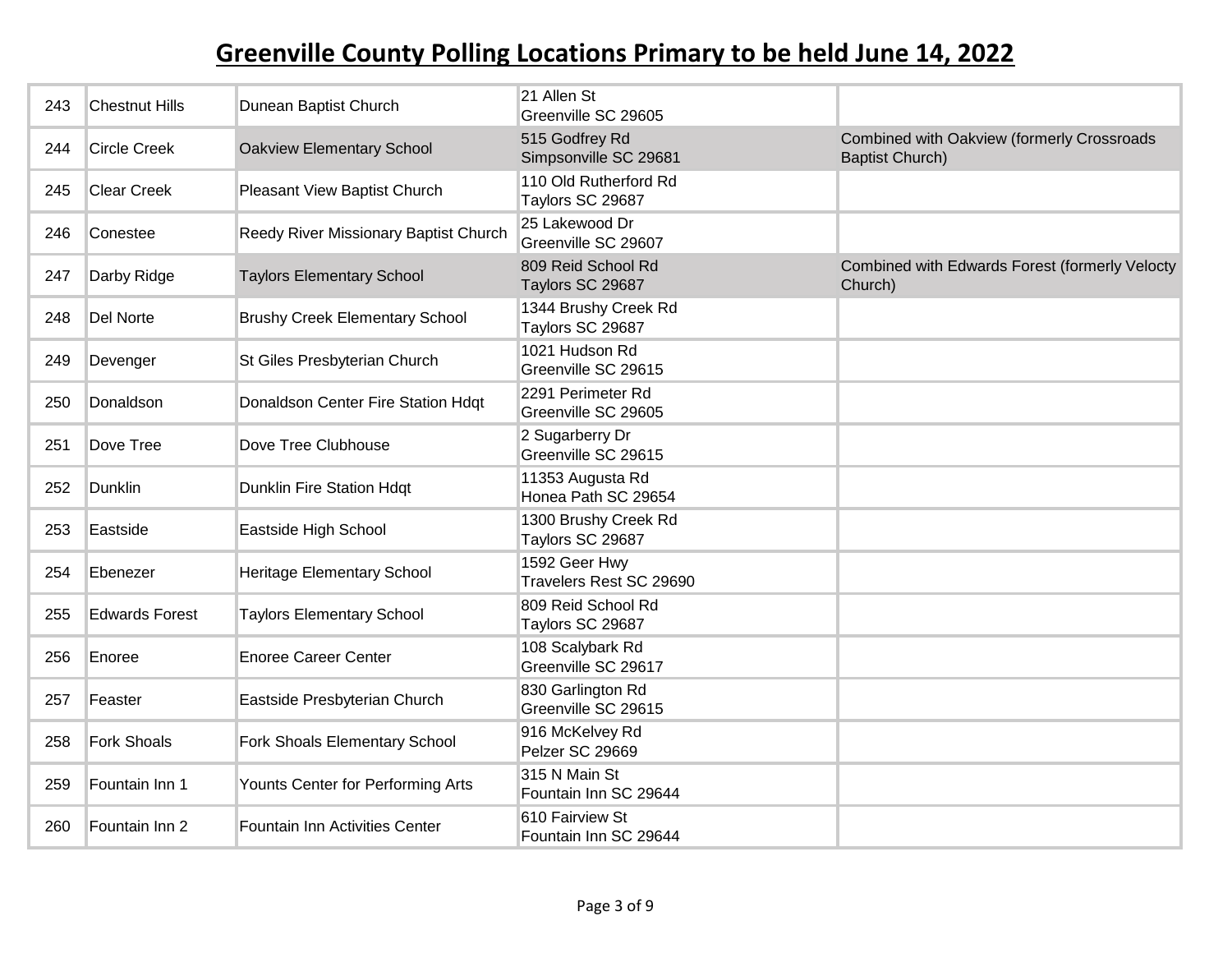| 262 | <b>Furman</b>      | Reedy River Baptist Church             | 871 N Highway 25 Byp<br>Greenville SC 29617  | Formerly Woodlands at Furman                                          |
|-----|--------------------|----------------------------------------|----------------------------------------------|-----------------------------------------------------------------------|
| 264 | Gowensville        | <b>Gowensville Community Center</b>    | 14186 Highway 11<br>Campobello SC 29322      |                                                                       |
| 266 | Grove              | <b>Grove Elementary School</b>         | 1220 Old Grove Rd<br>Piedmont SC 29673       |                                                                       |
| 269 | Jennings Mill      | <b>Cleveland First Baptist Church</b>  | 5 Church Dr<br>Cleveland SC 29635            |                                                                       |
| 270 | Lakeview           | <b>Lakeview Middle School</b>          | 3801 Old Buncombe Rd<br>Greenville SC 29617  |                                                                       |
| 271 | Laurel Ridge       | <b>St Mark United Methodist Church</b> | 911 Saint Mark Rd<br>Taylors SC 29687        |                                                                       |
| 272 | Leawood            | Hampton Park Baptist Church            | 875 State Park Rd<br>Greenville SC 29609     |                                                                       |
| 274 | <b>Maple Creek</b> | Southside Baptist Church               | 410 S Main St<br><b>Greer SC 29650</b>       |                                                                       |
| 275 | Maridell           | New Liberty Baptist Church             | 1798 N Highway 25<br>Travelers Rest SC 29690 |                                                                       |
| 276 | Mauldin 1          | <b>Mauldin Cultural Center</b>         | 101 E Butler Rd<br>Mauldin SC 29662          |                                                                       |
| 277 | Mauldin 2          | Forrester Woods Clubhouse              | 424 Piney Grove Rd<br>Greenville SC 29607    |                                                                       |
| 278 | Mauldin 3          | Mauldin First Baptist Church           | 150 S Main St<br>Mauldin SC 29662            |                                                                       |
| 279 | Mauldin 4          | <b>Mauldin Cultural Center</b>         | 101 E Butler Rd<br>Mauldin SC 29662          | Combined with Mauldin 1 (formerly Mauldin<br>United Methodist Church) |
| 280 | Mauldin 5          | Ray Hopkins Senior Center              | 203 Corn Rd<br>Mauldin SC 29662              | Combined with Mauldin 6 (formerly Mauldin<br>Miller Fire Station)     |
| 281 | Mauldin 6          | Ray Hopkins Senior Center              | 203 Corn Rd<br>Mauldin SC 29662              |                                                                       |
| 282 | Mauldin 7          | Mauldin Middle School                  | 1190 Holland Rd<br>Simpsonville SC 29681     |                                                                       |
| 283 | <b>Mission</b>     | Morningside Baptist Church             | 1115 Pelham Rd<br>Greenville SC 29615        |                                                                       |
| 284 | Monaview           | Monaview Elementary School             | 10 Monaview St<br>Greenville SC 29617        |                                                                       |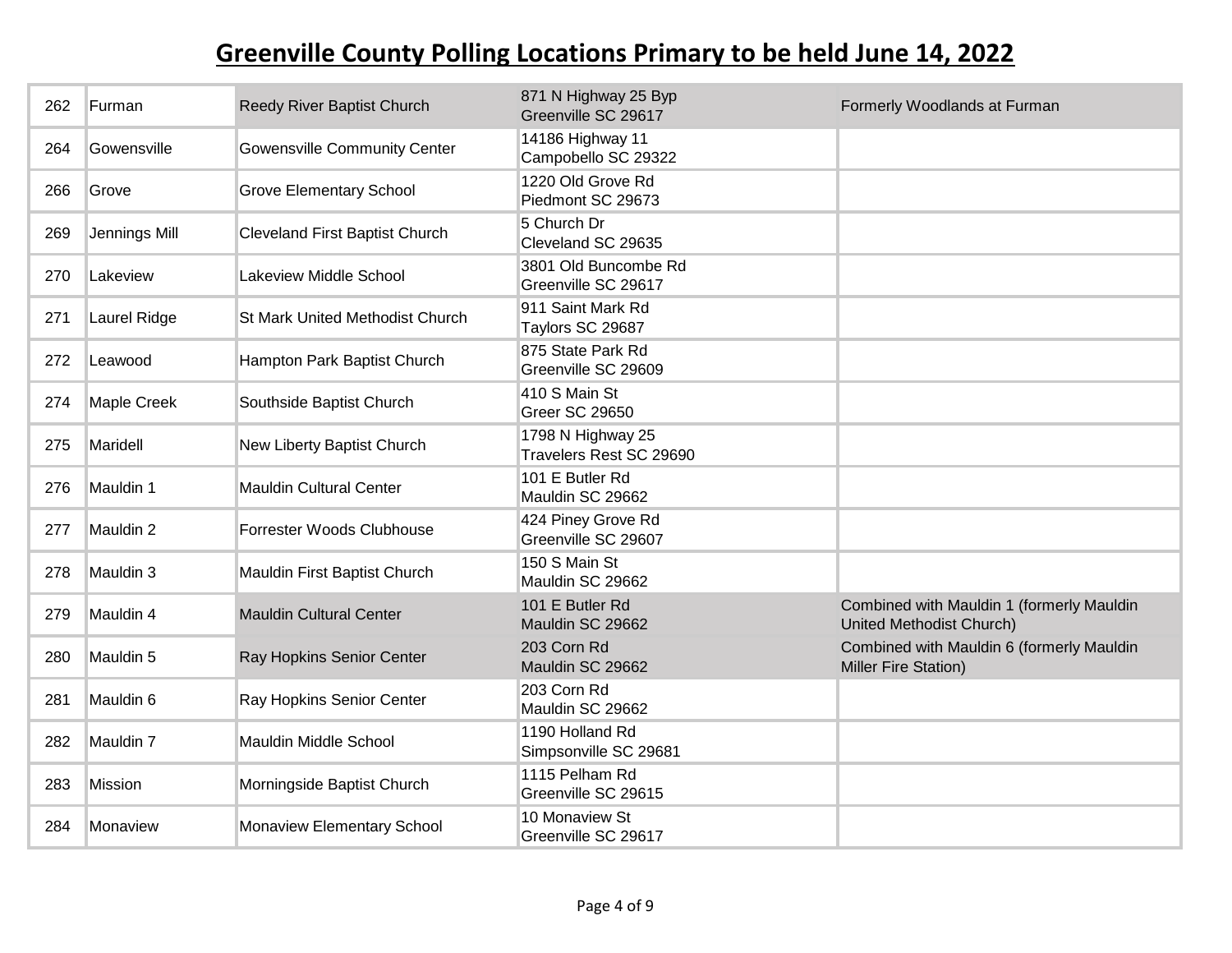| 285 | <b>Mountain Creek</b> | Mountain Creek Baptist Church                      | 255 W Mountain Creek Church Rd<br>Greenville SC 29609 |  |
|-----|-----------------------|----------------------------------------------------|-------------------------------------------------------|--|
| 286 | <b>Mountain View</b>  | Mountain View Elementary School                    | 6350 Mountain View Rd<br>Taylors SC 29687             |  |
| 287 | <b>Neely Farms</b>    | <b>Christ Community Church</b>                     | 700 Harrison Bridge Rd<br>Simpsonville SC 29680       |  |
| 288 | Northwood             | Northwood Middle School                            | 710 Ikes Rd<br>Taylors SC 29687                       |  |
| 289 | Oakview               | Oakview Elementary School                          | 515 Godfrey Rd<br>Simpsonville SC 29681               |  |
| 291 | Palmetto              | <b>Grace Church</b>                                | 2801 Pelham Rd<br>Greenville SC 29615                 |  |
| 292 | Paris Mountain        | Piedmont Park Fire Station Hdqt                    | 2119 State Park Rd<br>Greenville SC 29609             |  |
| 293 | Pebble Creek          | Pebble Creek Baptist Church                        | 1300 Reid School Rd<br>Taylors SC 29687               |  |
| 294 | Pelham Falls          | Cornerstone Baptist Church                         | 8508 Pelham Rd<br>Greenville SC 29615                 |  |
| 295 | Piedmont              | <b>Piedmont Community Center - Beattie</b><br>Hall | 3 Main St<br>Piedmont SC 29673                        |  |
| 296 | Pineview              | Canebrake Fire Station Hdqt                        | 100 Hillside Church Rd<br>Fountain Inn SC 29644       |  |
| 297 | Poinsett              | Duncan Chapel Elementary School                    | 210 Duncan Chapel Rd<br>Greenville SC 29617           |  |
| 298 | Raintree              | The Bridge Church                                  | 257 Harrison Bridge Rd<br>Simpsonville SC 29680       |  |
| 299 | <b>Reedy Fork</b>     | Reedy Fork Baptist Church                          | 3115 Fork Shoals Rd<br>Simpsonville SC 29680          |  |
| 300 | <b>River Walk</b>     | <b>River Walk Clubhouse</b>                        | 103 River Walk Blvd<br>Simpsonville SC 29681          |  |
| 302 | Rock Hill             | Mitchell Rd Elementary School                      | 4124 E North St<br>Greenville SC 29615                |  |
| 303 | <b>Rocky Creek</b>    | Rocky Creek Baptist Church                         | 1801 Woodruff Rd<br>Greenville SC 29607               |  |
| 304 | Rolling Green         | Rolling Green Retirement Center                    | 1 Hoke Smith Blvd<br>Greenville SC 29615              |  |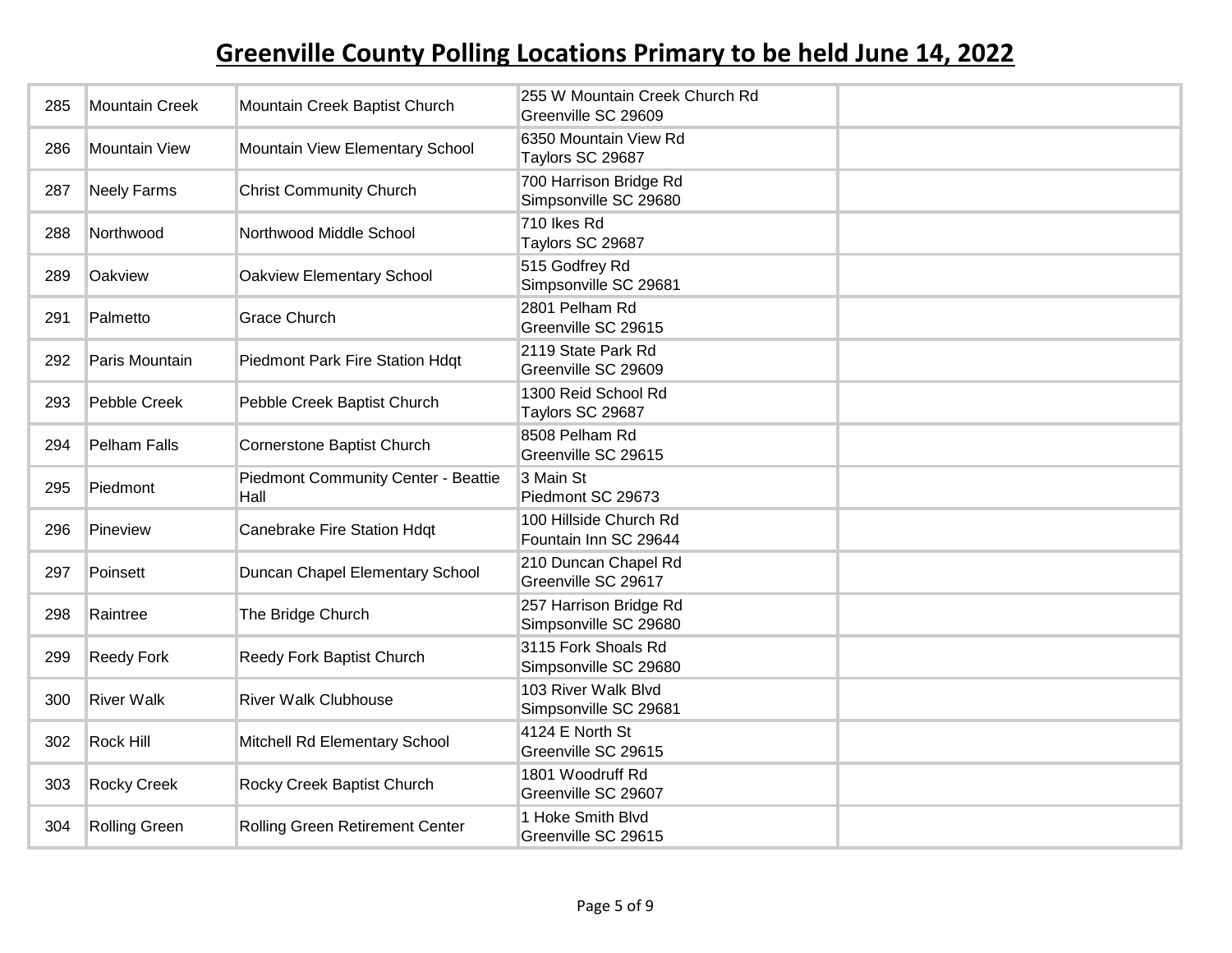| 305 | Royal Oaks           | Rock Of Ages Baptist Church           | 105 Donaldson Rd<br>Greenville SC 29605          |                                                                       |
|-----|----------------------|---------------------------------------|--------------------------------------------------|-----------------------------------------------------------------------|
| 306 | Saluda               | Unity Baptist Church of Berea         | 12 Piney Rd<br>Greenville SC 29611               |                                                                       |
| 307 | Sandy Flat           | Pleasant View Baptist Church          | 110 Old Rutherford Rd<br>Taylors SC 29687        | Combined with Clear Creek (formerly Double<br>Springs Baptist Church) |
| 308 | Sevier               | Sevier Middle School                  | 1000 Piedmont Park Rd<br>Greenville SC 29609     |                                                                       |
| 309 | Silverleaf           | Heritage Bible Church                 | 2005 Old Spartanburg Rd<br><b>Greer SC 29650</b> |                                                                       |
| 310 | Simpsonville 1       | Simpsonville First Baptist            | 3 Hedge St, Simpsonville, SC 29681               | <b>Temporary Location for Election</b>                                |
| 311 | Simpsonville 2       | Plain Elementary School               | 506 Neely Ferry Rd<br>Simpsonville SC 29680      |                                                                       |
| 312 | Simpsonville 3       | Simpsonville United Methodist Church  | 215 SE Main St<br>Simpsonville SC 29681          |                                                                       |
| 313 | Simpsonville 4       | <b>Plain Elementary School</b>        | 506 Neely Ferry Rd<br>Simpsonville SC 29680      | Combined with Simpsonville 2 (Formerly<br><b>Renovation Church)</b>   |
| 314 | Simpsonville 5       | <b>Center for Community Services</b>  | 1102 Howard Dr<br>Simpsonville SC 29681          |                                                                       |
| 315 | Simpsonville 6       | Calvary Baptist Church                | 3810 Grandview Dr<br>Simpsonville SC 29680       |                                                                       |
| 316 | Skyland              | <b>Skyland Elementary School</b>      | 4221 N Highway 14<br><b>Greer SC 29651</b>       |                                                                       |
| 317 | Slater Marietta      | Slater Marietta Elementary School     | 100 Baker Cir<br>Marietta SC 29661               |                                                                       |
| 318 | Southside            | Southside High School                 | 6630 Frontage Rd<br>Greenville SC 29605          |                                                                       |
| 319 | <b>Spring Forest</b> | Greenville Nazarene Church            | 1201 Haywood Rd<br>Greenville SC 29615           |                                                                       |
| 321 | <b>Stone Valley</b>  | St Mark United Methodist Church       | 911 Saint Mark Rd<br>Taylors SC 29687            | Combined with Laurel Ridge (formerly Springwell<br>Church)            |
| 322 | Stonehaven           | <b>Advent United Methodist Church</b> | 2258 Woodruff Rd<br>Simpsonville SC 29681        |                                                                       |
| 323 | Suber Mill           | <b>Praise Cathedral</b>               | 3390 Brushy Creek Rd<br><b>Greer SC 29650</b>    |                                                                       |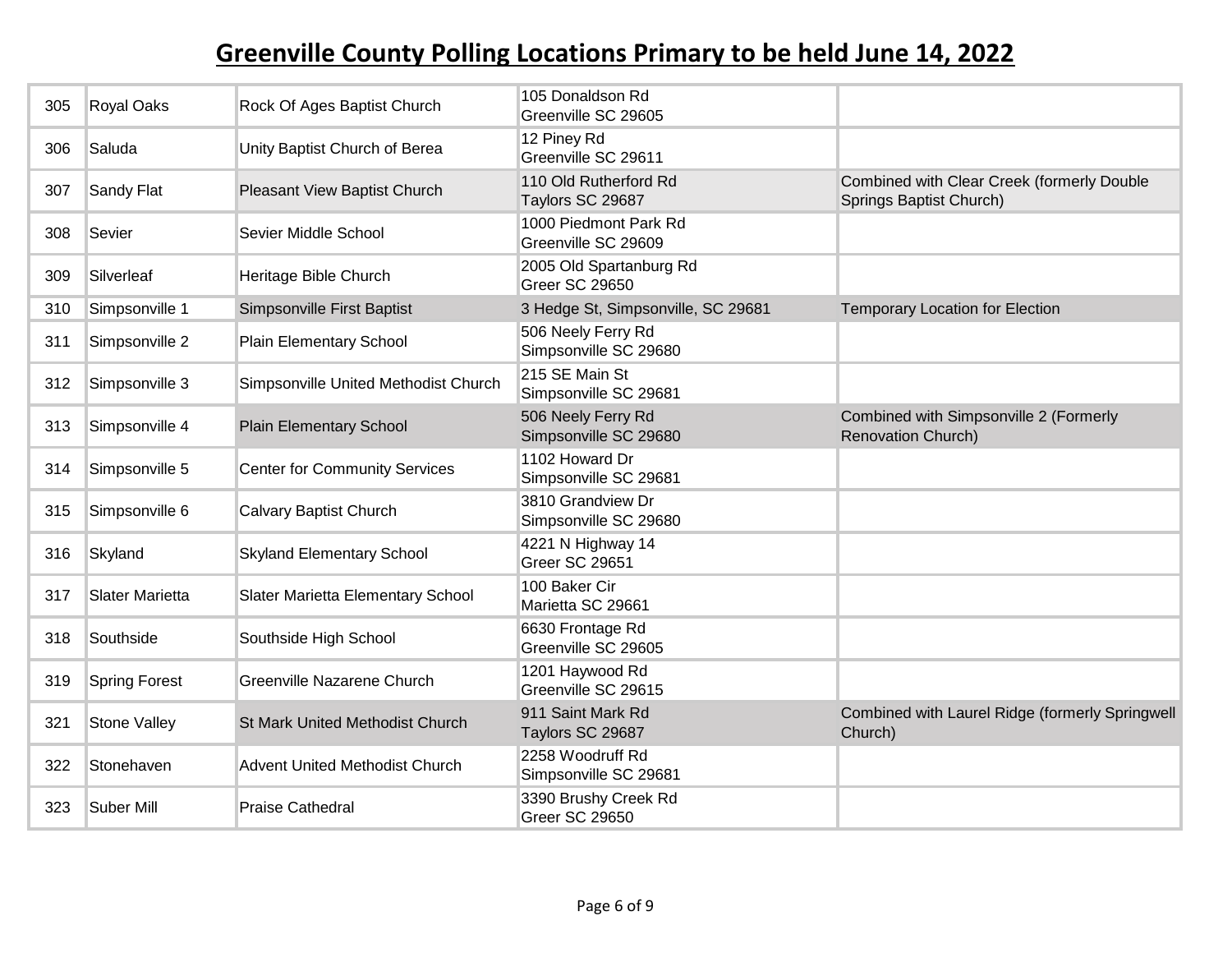| 324 | <b>Sugar Creek</b>     | <b>Sugar Creek Clubhouse</b>        | 103 Sugar Creek Rd<br><b>Greer SC 29650</b>            |                                            |
|-----|------------------------|-------------------------------------|--------------------------------------------------------|--------------------------------------------|
| 325 | <b>Sulphur Springs</b> | Armstrong Elementary School         | 8601 White Horse Rd<br>Greenville SC 29617             |                                            |
| 326 | Sycamore               | First Presbyterian Church           | 510 E Curtis St<br>Simpsonville SC 29681               |                                            |
| 327 | Tanglewood             | <b>Tanglewood Middle School</b>     | 44 Merriwoods Dr<br>Greenville SC 29611                |                                            |
| 328 | Taylors                | <b>Taylors Ministry Center</b>      | 1 W Main St<br>Taylors SC 29687                        |                                            |
| 329 | Thornblade             | <b>Airport Baptist Church</b>       | 776 S Batesville Rd<br><b>Greer SC 29650</b>           |                                            |
| 330 | Tigerville             | <b>Tigerville Elementary School</b> | 25 Tigerville Elementary School Rd<br>Taylors SC 29687 |                                            |
| 331 | Timberlake             | Aldersgate United Methodist Church  | 7 Shannon Dr<br>Greenville SC 29615                    |                                            |
| 332 | Trade                  | <b>Tryon Recreation Center</b>      | 226 Oakland Ave<br><b>Greer SC 29650</b>               | <b>Formerly Needmore Recreation Center</b> |
|     |                        |                                     |                                                        |                                            |
| 334 | Tubbs Mountain         | North Greenville Fire Station HDQT  | 923 Tigerville Rd<br>Travelers Rest SC 29690           | Formerly Enoree Baptist Church             |
| 336 | Wade Hampton           | Faith Baptist Church                | 500 W Lee Rd<br>Taylors SC 29687                       |                                            |
| 337 | <b>Walnut Springs</b>  | <b>Clear Spring Baptist Church</b>  | 301 Bethany Rd<br>Simpsonville SC 29681                |                                            |
| 339 | Welcome                | <b>Welcome Elementary School</b>    | 36 E Welcome Rd<br>Greenville SC 29611                 |                                            |
| 340 | Wellington             | E North Church                      | 4108 E North St<br>Greenville SC 29615                 |                                            |
| 341 | Westcliffe             | <b>Westcliffe Elementary School</b> | 105 Eastbourne Rd<br>Greenville SC 29611               |                                            |
| 342 | Westside               | Agnew Rd Baptist Church             | 400 Rainbow Dr<br>Greenville SC 29617                  |                                            |
| 343 | Woodmont               | <b>Woodmont Middle School</b>       | 325 N Flat Rock Rd<br>Piedmont SC 29673                |                                            |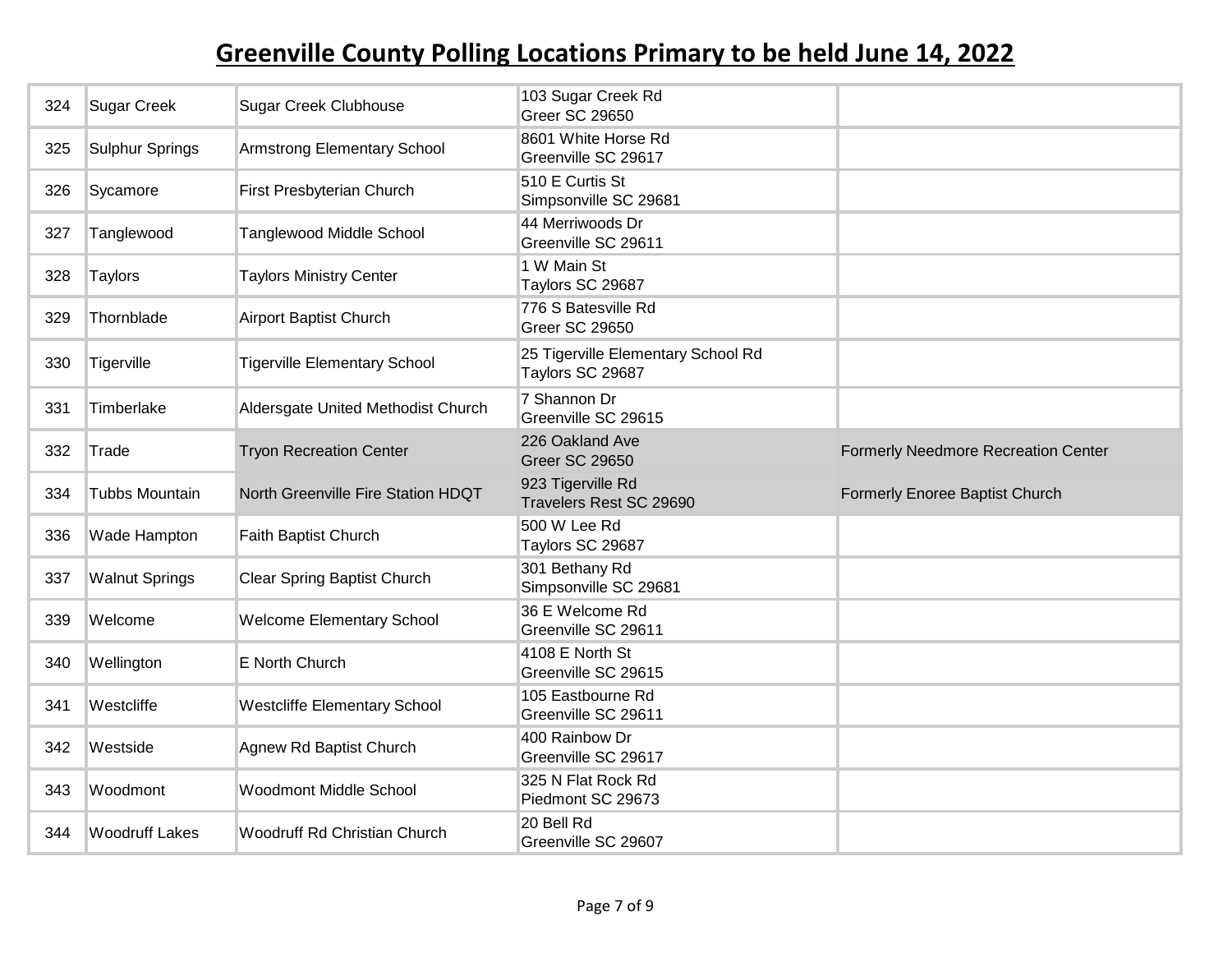| 345 | Mt Pleasant          | Mt Pleasant Community Center          | 710 S Fairfield Rd<br>Greenville SC 29605       |                                                                      |
|-----|----------------------|---------------------------------------|-------------------------------------------------|----------------------------------------------------------------------|
| 346 | <b>Baker Creek</b>   | Valley Brook Outreach Baptist Church  | 8323 Augusta Rd<br>Pelzer SC 29669              |                                                                      |
| 347 | <b>Bridge Fork</b>   | <b>Bethel Elementary School</b>       | 111 Bethel School Rd, Simpsonville, SC<br>29681 | Temporary Location for Election (formerly<br>Kingdom Life Church)    |
| 348 | <b>Castle Rock</b>   | <b>Washington Baptist Church</b>      | 3500 N Highway 14<br>Greer SC 29651             |                                                                      |
| 349 | Fox Chase            | Northwood Baptist Church              | 888 Ansel School Rd<br>Greer SC 29651           |                                                                      |
| 350 | Frohawk              | <b>Grace United Methodist Church</b>  | 627 Taylor Rd<br>Greer SC 29651                 |                                                                      |
| 351 | <b>Granite Creek</b> | <b>Praise Cathedral</b>               | 3390 Brushy Creek Rd<br><b>Greer SC 29650</b>   | Combined with Suber Mill (formerly Pleasant<br>Grove Baptist Church) |
| 352 | Graze Branch         | Holly Ridge Baptist Church            | 260 Adams Mill Rd<br>Simpsonville SC 29681      |                                                                      |
| 353 | Greenbriar           | Messiah Lutheran Church               | 1100 Log Shoals Rd<br>Mauldin SC 29662          |                                                                      |
| 354 | <b>Hillcrest</b>     | <b>Hillcrest Middle School</b>        | 510 Garrison Rd<br>Simpsonville SC 29681        |                                                                      |
| 355 | <b>Holly Tree</b>    | Faith Baptist Church                  | 906 Highway 14<br>Simpsonville SC 29681         |                                                                      |
| 356 | <b>Kilgore Farms</b> | Gilder Creek Farm Clubhouse           | 404 Grimes Dr<br>Simpsonville SC 29681          |                                                                      |
| 357 | Locust Hill          | <b>Fairview Baptist Church</b>        | 1300 Locust Hill Rd<br>Greer SC 29651           |                                                                      |
| 358 | Long Creek           | Rocky Creek Missionary Baptist Church | 239 Rocky Creek Rd<br>Simpsonville SC 29680     |                                                                      |
| 359 | Moore Creek          | South Greenville Fire Station #6      | 1800 W Georgia Rd<br>Simpsonville SC 29680      |                                                                      |
| 360 | Oneal                | Eastside Apostolic Lutheran Church    | 2200 Mays Bridge Rd<br>Greer SC 29651           |                                                                      |
| 361 | Ranch Creek          | Robert E Cashion Elementary School    | 1500 Fork Shoals Rd<br>Greenville SC 29605      |                                                                      |
| 362 | Riverside            | Riverside High School                 | 794 Hammett Bridge Rd<br><b>Greer SC 29650</b>  |                                                                      |